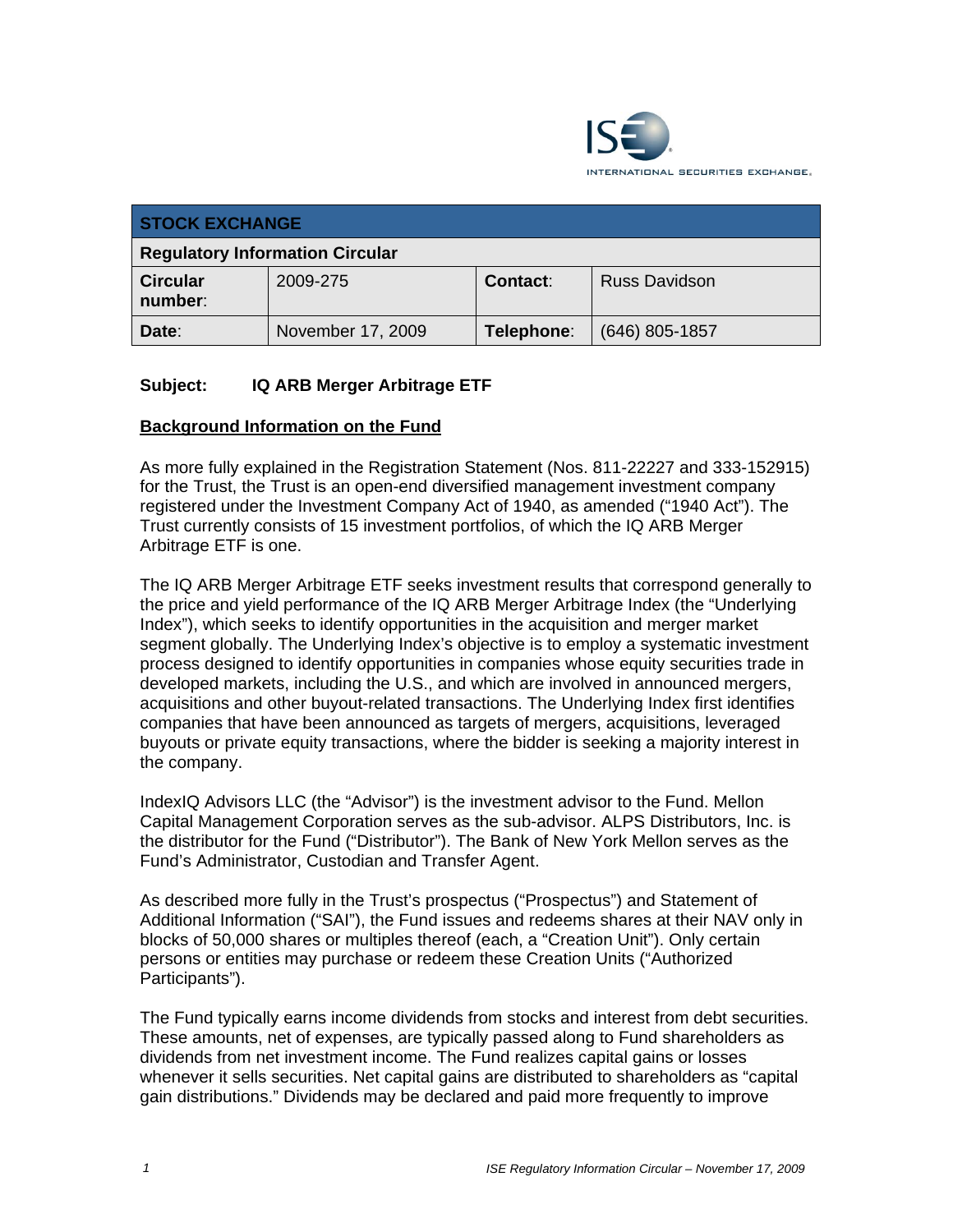index tracking or to comply with the distribution requirements of the Internal Revenue Code.

The Depositary Trust Company ("DTC") will act as securities depositary for the Shares. The Shares of the Fund are represented by global securities registered in the name of DTC or its nominee and deposited with, or on behalf of, DTC. Except as provided in the Prospectus, certificates will not be issued for Shares.

The NAV per Share of the Fund will be determined as of the close of trading (normally, 4:00 p.m. Eastern Time ("ET")) on each day that the Exchange is open for business (a "Business Day"). NAV is calculated by dividing the value of the net assets of a Fund (i.e., the total value of its assets less all liabilities) by the number of Shares outstanding, rounded to the nearest cent. NAV will be available from the Distributor and will also available to National Securities Clearing Corporation ("NSCC") participants through data made available from NSCC.

The Trust's registration statement describes the various fees and expenses for the Fund's Shares. For a more complete description of the Fund and the underlying index, visit www.indexiq.com.

### **Principal Risks**

Interested persons are referred to the Prospectus for a description of risks associated with an investment in the Shares. These risks include the foreign market risk and risk that a Fund's return may not match the return of its index for a number of reasons including the incursion by a Fund of operating expenses and costs not applicable to its index. In addition, as noted in the Prospectus, the Shares may trade at market prices that may differ from their NAV. The NAV of the Shares will fluctuate with changes in the market value of the Fund's holdings. The market prices of the Shares will fluctuate in accordance with changes in NAV as well as the supply and demand for the Shares. Additional risks include Equity Securities Risk; Small-Capitalization Companies Risk; Fixed- Income Securities Risk; Zero Coupon Securities Risk; Value Investing Style Risk; Growth Investing Style Risk; Foreign Securities Risk; Emerging Market Securities Risk; Leverage Risk; Call Risk; Credit/Default Risk; Sovereign Debt Risk; Emerging Markets Sovereign Debt Risk; Derivatives Risk; Counterparty Risk; Liquidity Risk; Valuation Risk; Currency Risk; and Real Estate Securities Risk. Additional risk factors are disclosed in the prospectus for the Fund.

### **Exchange Rules Applicable to Trading in the Shares**

The Shares are considered equity securities, thus rendering trading in the Shares subject to the Exchange's existing rules governing the trading of equity securities.

## **Trading Hours**

Trading in the Shares on ISE is on a UTP basis and is subject to ISE equity trading rules. The Shares will trade from 8:00 a.m. until 8:00 p.m. Eastern Time. Equity Electronic Access Members (" Equity EAMs") trading the Shares during the Extended Market Sessions are exposed to the risk of the lack of the calculation or dissemination of underlying index value or intraday indicative value ("IIV"). For certain derivative securities products, an updated underlying index value or IIV may not be calculated or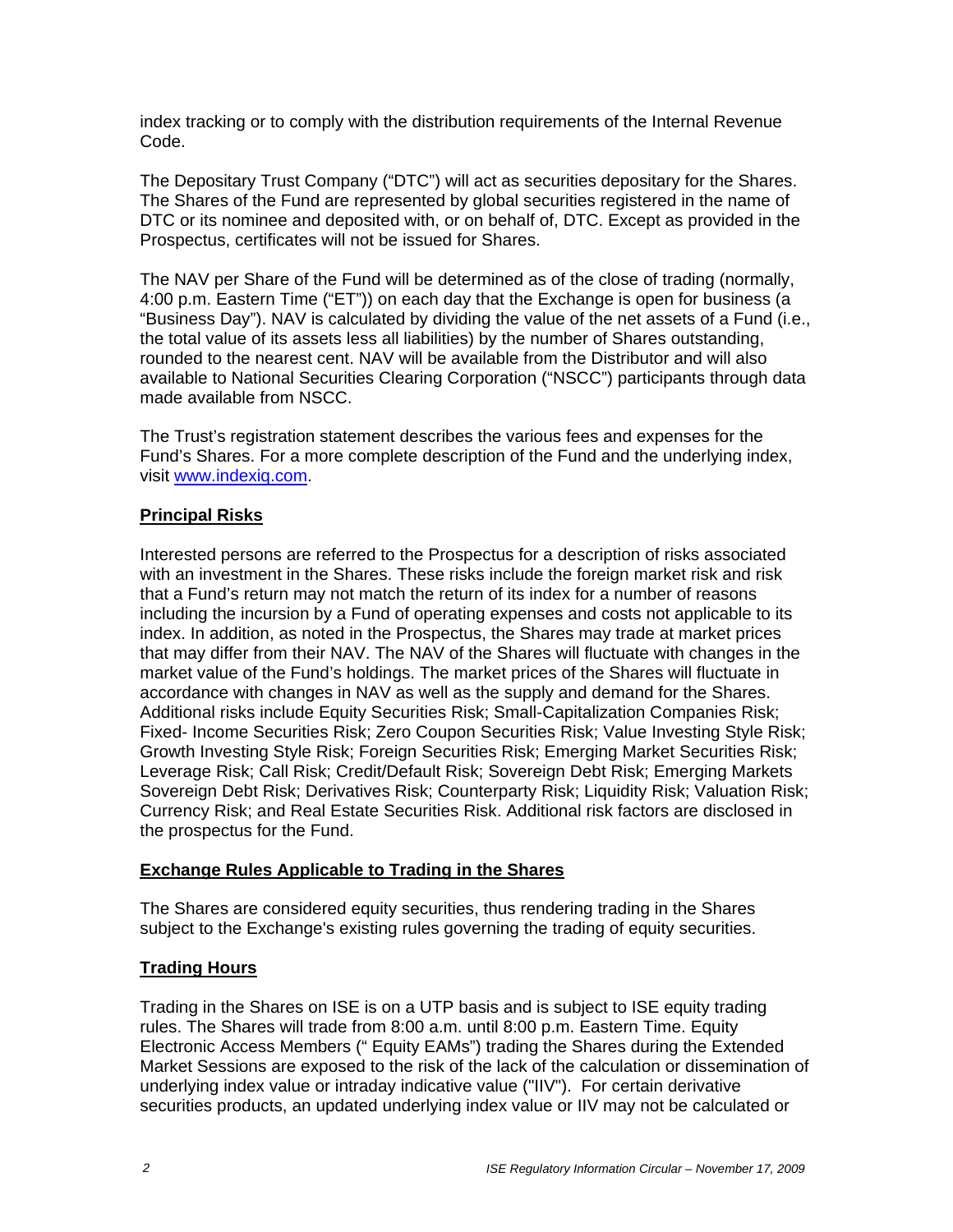publicly disseminated in the Extended Market hours. Since the underlying index value and IIV are not calculated or widely disseminated during Extended Market hours, an investor who is unable to calculate implied values for certain derivative securities products during Extended Market hours may be at a disadvantage to market professionals.

### **Trading Halts**

ISE will halt trading in the Shares in accordance with ISE Rule 2101(a)(2)(iii). The grounds for a halt under this Rule include a halt by the primary market because it stops trading the Shares and/or a halt because dissemination of the IIV or applicable currency spot price has ceased, or a halt for other regulatory reasons. In addition, ISE will stop trading the Shares if the primary market de-lists the Shares.

### **Delivery of a Prospectus**

Pursuant to federal securities laws, investors purchasing Shares must receive a prospectus prior to or concurrently with the confirmation of a transaction. Investors purchasing Shares directly from the Fund (by delivery of the Deposit Amount) must also receive a prospectus.

Prospectuses may be obtained through the Distributor or on the Fund's website. The Prospectus does not contain all of the information set forth in the registration statement (including the exhibits to the registration statement), parts of which have been omitted in accordance with the rules and regulations of the SEC. For further information about the Fund, please refer to the Trust's registration statement.

### **Exemptive, Interpretive and No-Action Relief Under Federal Securities Regulations**

The Commission has issued letters dated October 24, 2006, November 21, 2005 and August 17, 2001 ("No Action Letters") granting exemptive, interpretive and no-action relief from certain provisions of and rules under the Securities Exchange Act of 1934 for exchange-traded funds listed and traded on a registered national securities exchange that meet certain criteria.

#### **Regulation M Exemptions**

Generally, Rules 101 and 102 of Regulation M prohibit any "distribution participant" and its "affiliated purchasers" from bidding for, purchasing, or attempting to induce any person to bid for or purchase any security which is the subject of a distribution until after the applicable restricted period, except as specifically permitted in Regulation M. The provisions of the Rules apply to underwriters, prospective underwriters, brokers, dealers, and other persons who have agreed to participate or are participating in a distribution of securities.

The Commission issued a No-Action Letter by which persons participating in a distribution of shares of a fund may engage in secondary market transactions in such shares during their participation in such a distribution, despite the requirements of from Rule 101 under Regulation M. In addition, the SEC has permitted persons who may be deemed to be participating in the distribution of shares of a fund (i) to purchase securities for the purpose of purchasing creation unit aggregations of fund shares and (ii)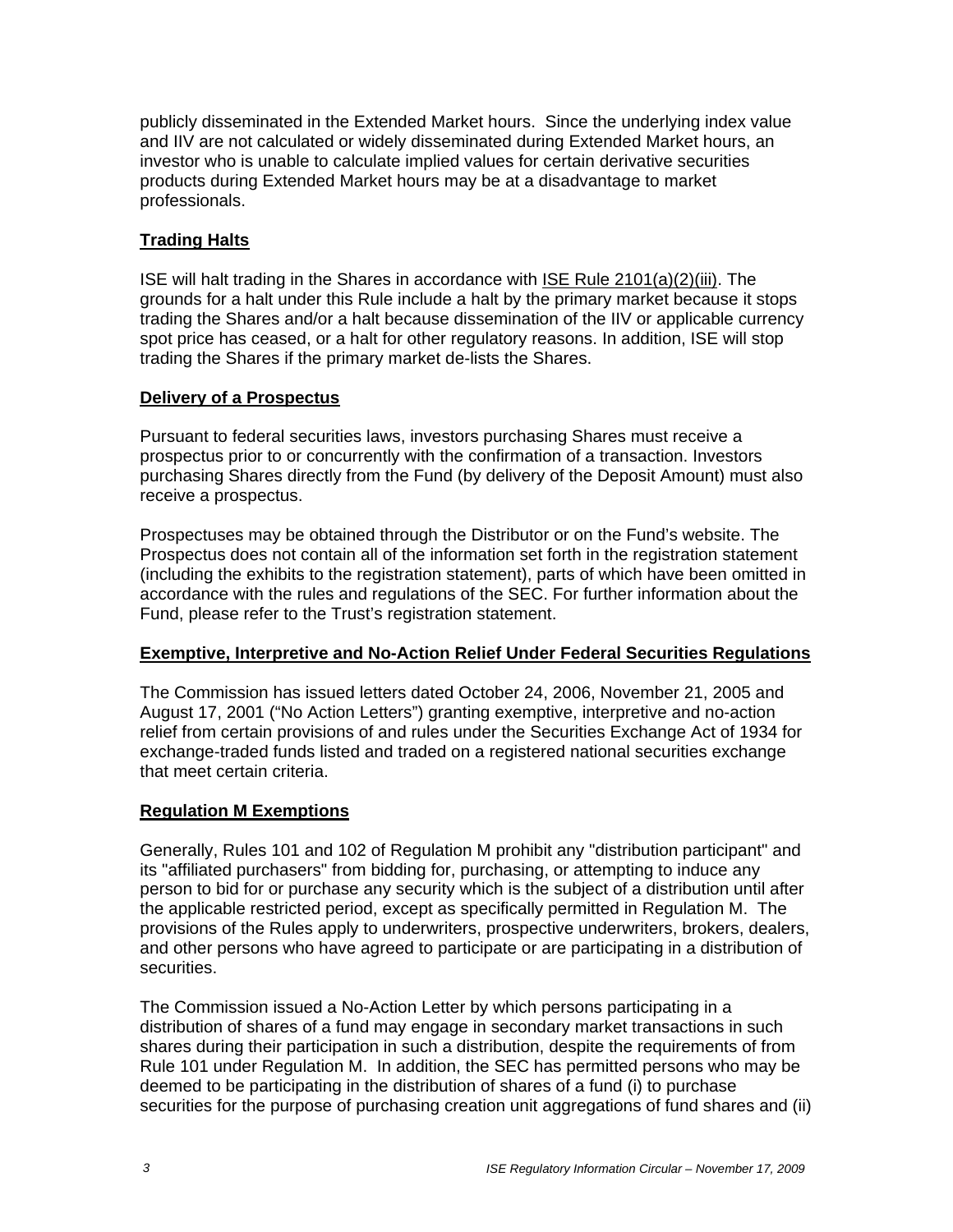to tender securities for redemption in Creation Unit Aggregations. Further, the Commission has clarified that the tender of fund shares to the Fund for redemption does not constitute a bid for or purchase of any of the Funds' securities during the restricted period of Rule 101. The Commission has issued a No-Action Letter to paragraph (e) of Rule 102 under Regulation M which allow the redemption of fund shares in creation unit aggregations during the continuous offering of shares.

### **Customer Confirmations for Creation or Redemption of Fund Shares (SEC Rule 10b-10)**

Broker–dealers who handle purchases or redemptions of Fund shares in Creation Units for customers will be permitted to provide such customers with a statement of the number of Creation Unit Aggregations created or redeemed without providing a statement of the identity, number and price of shares of the individual securities tendered to the Fund for purposes of purchasing creation unit aggregations ("Deposit Securities") or the identity, number and price of shares to be delivered by the Trust to the redeeming holder ("Redemption Securities"). The composition of the securities required to be tendered to the Fund for creation purposes and of the securities to be delivered on redemption will be disseminated each business day and will be applicable to requests for creations or redemption, as the case may be, on that day. This exemptive relief under Rule 10b-10 with respect to creations and redemptions is subject to the following conditions:

- 1) Confirmations to customers engaging in creations or redemptions must state that all information required by Rule 10b-10 will be provided upon request;
- 2) Any such request by a customer for information required by Rule 10b-10 will be filed in a timely manner, in accordance with Rule 10b-10(c);
- 3) Except for the identity, number and price of shares of the component securities of the Deposit Securities and Redemption Securities, as described above, confirmations to customers must disclose all other information required by Rule 10b-10(a).

### **SEC Rule 14e-5**

The Commission has permitted any person acting as a dealer-manager of a tender offer for a component security of fund (1) to redeem fund shares in creation unit aggregations from the issuer that may include a security subject to such tender offer and (2) to purchase fund shares during such tender offer. In addition, a No-Action has been issued under Rule 14e-5 states that if a broker-dealer acting as a dealer-manager of a tender offer for a security of the Fund purchases or arranges to purchase such securities in the secondary market for the purpose of tendering such securities to purchase one or more creation unit aggregations of shares, it must be made in conformance with the following:

i. such bids or purchases are effected in the ordinary course of business, in connection with a basket of 20 or more securities in which any security that is the subject of a distribution, or any reference security, does not comprise more than 5% of the value of the basket purchased; or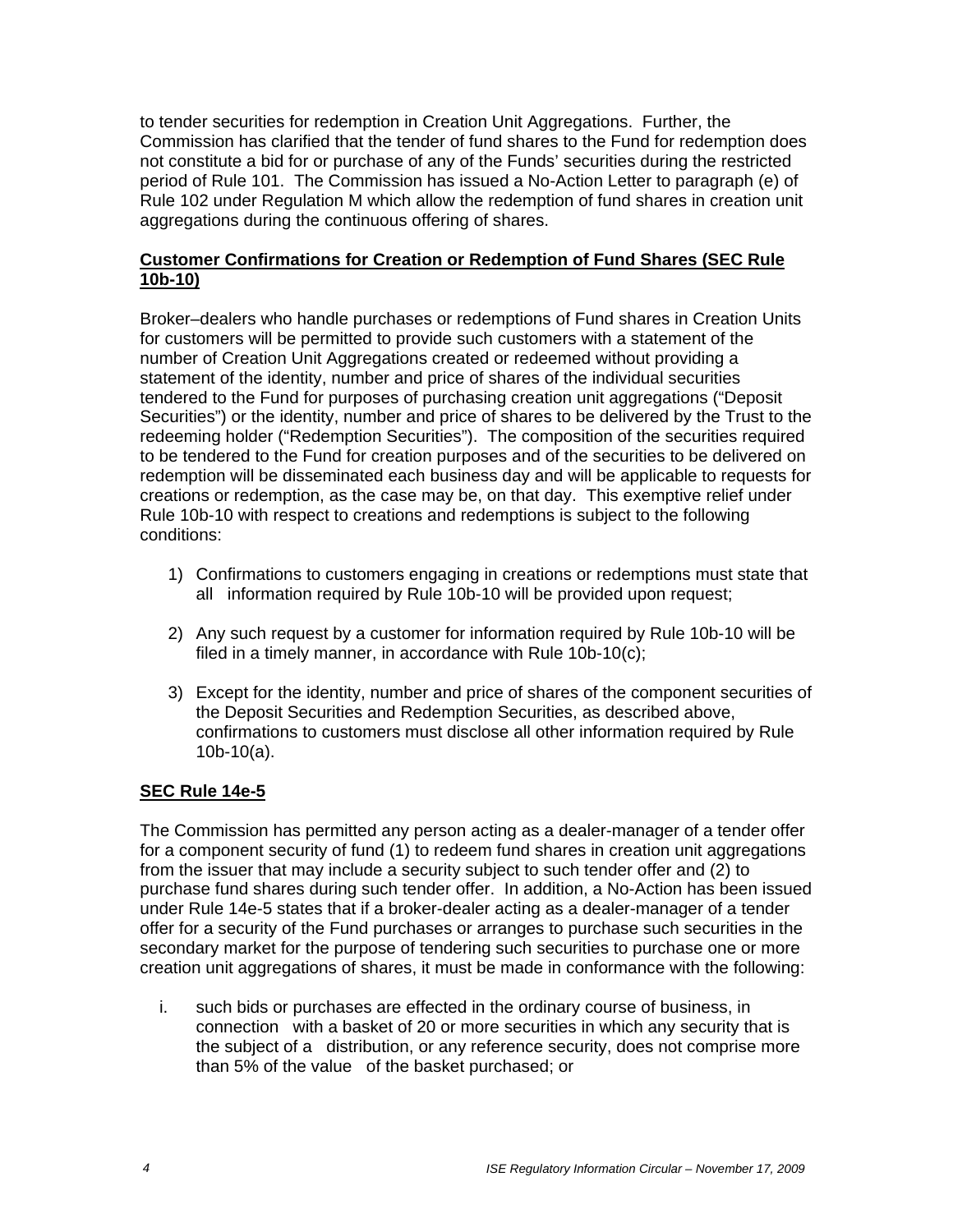- ii. purchases are effected as adjustments to such basket in the ordinary course of business as a result of a change in the composition of the underlying index; and
- iii. such bids or purchases are not affected for the purpose of facilitating such tender offer.

### **Section 11(d)(1); SEC Rules 11d1-1 and 11d1-2**

Section 11(d)(1) of the Act generally prohibits a person who is both a broker and a dealer from effecting any transaction in which the broker-dealer extends credit to a customer on any security which was part of a new issue in the distribution of which he participated as a member of a selling syndicate or group within thirty days prior to such transaction. The Commission has clarified that Section 11(d)(1) does not apply to broker-dealers that are not authorized participants (and, therefore, do not create creation unit aggregations) that engage in both proprietary and customer transactions in shares of a fund in the secondary market, and for broker-dealer authorized participants that engage in creations of creation unit aggregations. This relief is subject to specific conditions, including the condition that such broker-dealer (whether or not an authorized participant) does not, directly or indirectly, receive from the fund complex any payment, compensation or other economic incentive to promote or sell the shares of a fund to persons outside the fund complex, other than non-cash compensation permitted under NASD Rule 2830 (I)(5)(A), (B) or (C). See letter dated November 22, 2005 from Brian A Bussey, Assistant Chief Counsel, SEC Division of Market Regulation, to Barclays Global Investors, N.A., dated November 22, 2005. The Commission has issued a No-Action Letter under Section 11(d)(1) of the Act states that broker-dealers may treat shares of a fund, for purposes of Rule 11d1-2, as "securities issued by a registered open-end investment company as defined in the Investment Company Act" and thereby extend credit or maintain or arrange for the extension or maintenance of credit on shares that have been owned by the persons to whom credit is provided for more than 30 days, in reliance on the exemption contained in the rule.

### **SEC Rule 15c1-5 and 15c1-6**

The Commission has issued a No-Action letter with respect to Rule 15c1-5 and Rule 15c1-6 as to the required disclosure of control by a broker or dealer with respect to creations and redemptions of fund shares and secondary market transactions therein.

#### **This Regulatory Information Circular is not a statutory Prospectus. Equity EAMs should consult the Trust's Registration Statement, SAI, Prospectus and the Fund's website for relevant information.**